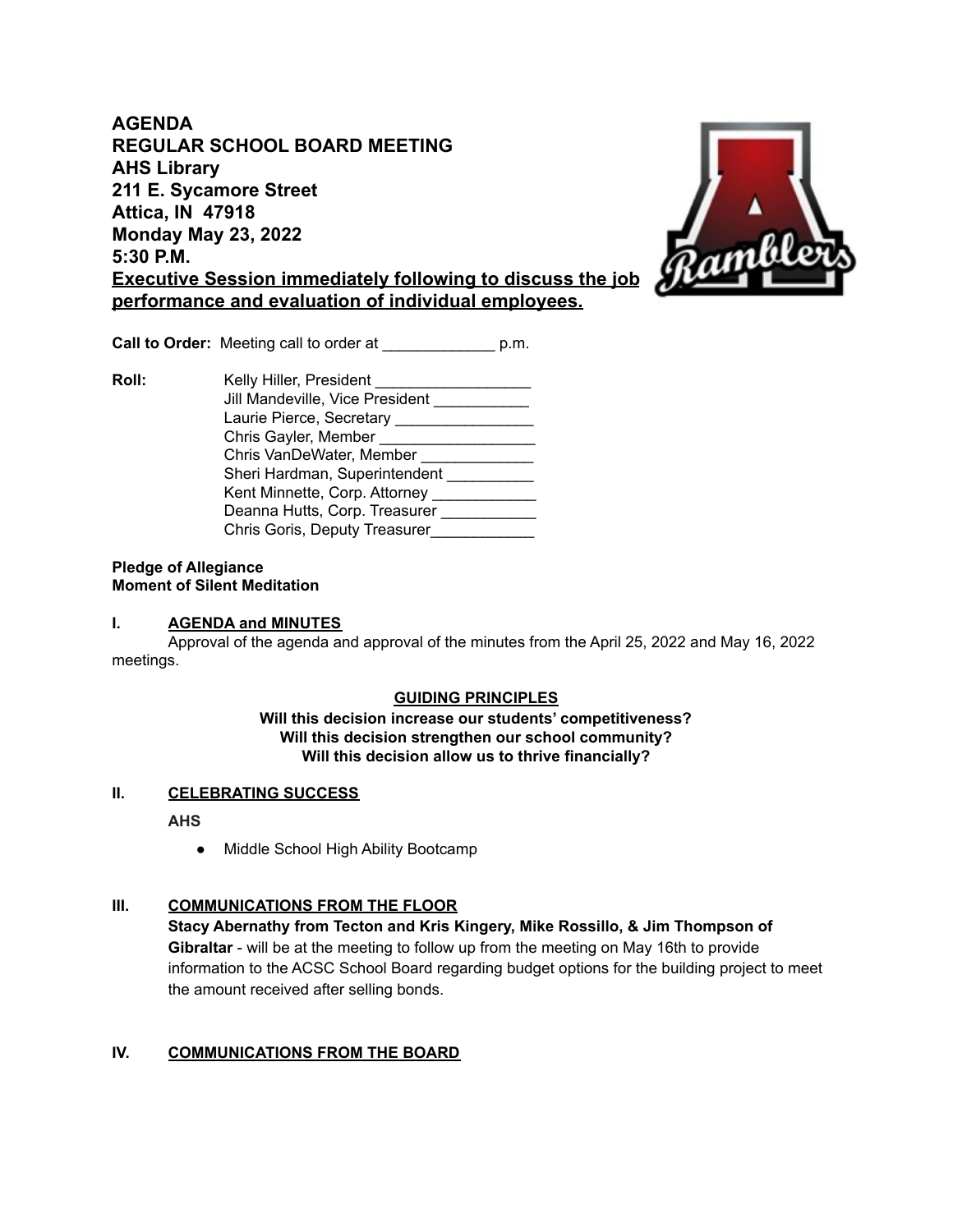## **V. REPORT OF THE SUPERINTENDENT**

**Each board member has reviewed the following items through their board packet. This information is distributed the week prior to allow thorough thought on each item.**

- 1. Recommendation to approve the Aramark food service agreement renewal for the 2022-2023 school year.
- 2. Recommendation to approve the MOU and Agreement Association of Indiana Counties Tax Refund Exchange and Compliance System (TRECS).
- 3. Recommendation to approve a TrustINdiana account be established to be used as the disbursement mechanism for AIC TRECS.
- 4. Recommendation to approve the agreement with Administrator Assistance for budget support up to 5 days.
- 5. Recommendation to approve the 2022 School Resource Officer Memorandum of Understanding with the City of Attica.
- 6. Recommendation to appoint an Attica School Representative to the Attica Public Library Board.
- 7. Recommendation to approve the 2022-23 ACSC Academic Calendar with the removal of the scheduled eLearning days.
- 8. Recommendation to review the 2022-23 AHS Academic Handbook Revisions (1st Reading).
- 9. Recommendation to review the 2022-23 AES Academic Handbook Revisions (1st Reading).
- 10. Recommendation to review the 2022-23 AHS Athletic Handbook Revisions (1st Reading).
- 11. Recommendation to approve the May 23, 2022 Personnel Sheet:
	- Hire
		- MS School Counselor (0.5 FTE)

**Resign** 

 $\bullet$ 

**Reduction in Force** 

• Speech Language Pathologist

### **VI. SUPERINTENDENT'S ITEMS OF INTEREST**

- ACSC School Board Retreat
	- Tuesday, June 7, 2022- 5:00pm
	- Wednesday, June 8, 2022- 5:00pm
- Summer Business Office Hours
- 2022 Senior Scholarship Night Friday, May 27, 2022 @ 6pm AHS Auditorium
- 2022 Graduation Saturday, May 28th, 2022 @ 1pm AHS Auditorium (150th graduating class)